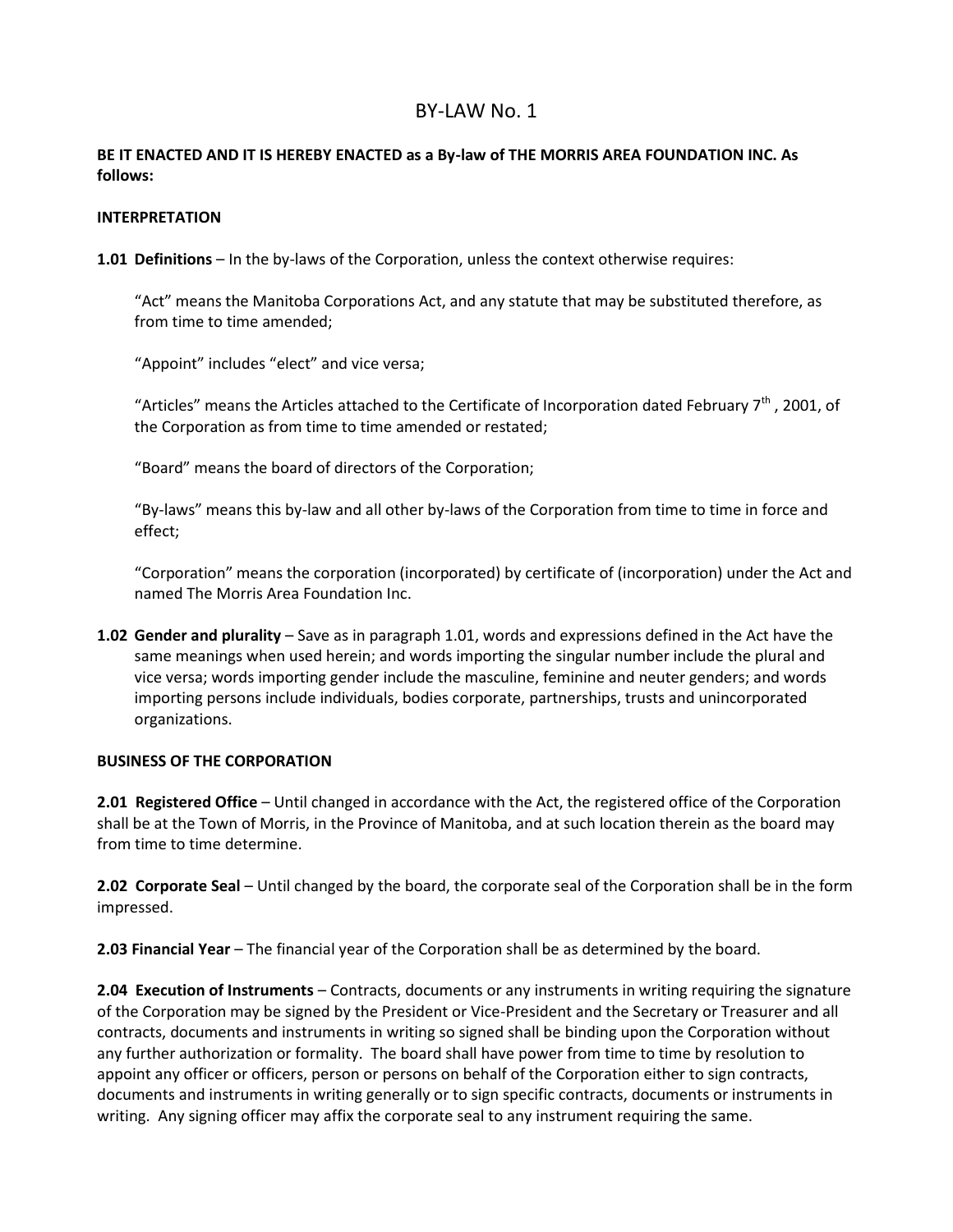**2.05 Banking Arrangements** – The banking business of the Corporation including, without limitation, the borrowing of money and the giving of security therefore, shall be transacted with such banks Credit Union, trust companies or other bodies corporate or organizations as may from time to time be designated by or under the authority of the board. Such banking business or any part thereof shall be transacted under such arrangements, instructions and delegations of powers as the board may from time to time prescribe or authorize.

**2.06 Cheques, Drafts and Notes** – All cheques, drafts or orders for payment of money and all notes and acceptances and bills of exchange shall be signed by such office or officers or person or persons whether or not officers of the Corporation and in such manner as the board may from time to time designate.

**2.07 Corporate Records and Books of Account** – The records and books of account of the Corporation may be kept either at the registered office or a such other place in Manitoba as the board may from time to time determine or approve.

**2.08 Payment of Organizational Expenses** – The board may authorize the payment of all expenses incurred in setting up and registering the Corporation and all other expenses of or incidental to its formation and organization or which it considers preliminary.

### **DIRECTORS**

**3.01 Number of Directors and Quorum** – Until changed in accordance with the Act, the board shall consist of three to ten directors. Subject to Section 3.08, the quorum for the transaction of business at any meeting of the board shall consist of a majority of directors or such greater number of directors as the board may from time to time determine.

**3.02 Qualification** – No person shall be qualified for election as a director if he is less than 18 years of age; if he is of unsound mind and has been so found by a Court in Canada or elsewhere; if he is not an individual; if he has the status of a bankrupt. A majority of the directors shall be resident Canadians.

#### **3.03 Election and Term –**

- (a) The Appointments Committee shall initially appoint three to ten directors of whom three shall be appointed for a one year-term, three for a two year term and three for a three year term.
	- (b) In succeeding years all directors shall be appointed to the Board for a term of three years.
	- (c) Any director, who has served two consecutive terms of office shall not be eligible for re appointment to the Board until a period of at least one year has elapsed since the end of his second consecutive term in office.
	- (d) If an appointment of directors is not held at the proper time, the incumbent directors shall continue in office until their successors are appointed. A retiring director shall retain office until the appointment of his successor is effective unless he has been removed from office as a director in which case the director so removed shall vacate office forthwith upon the passing of a resolution for his removal.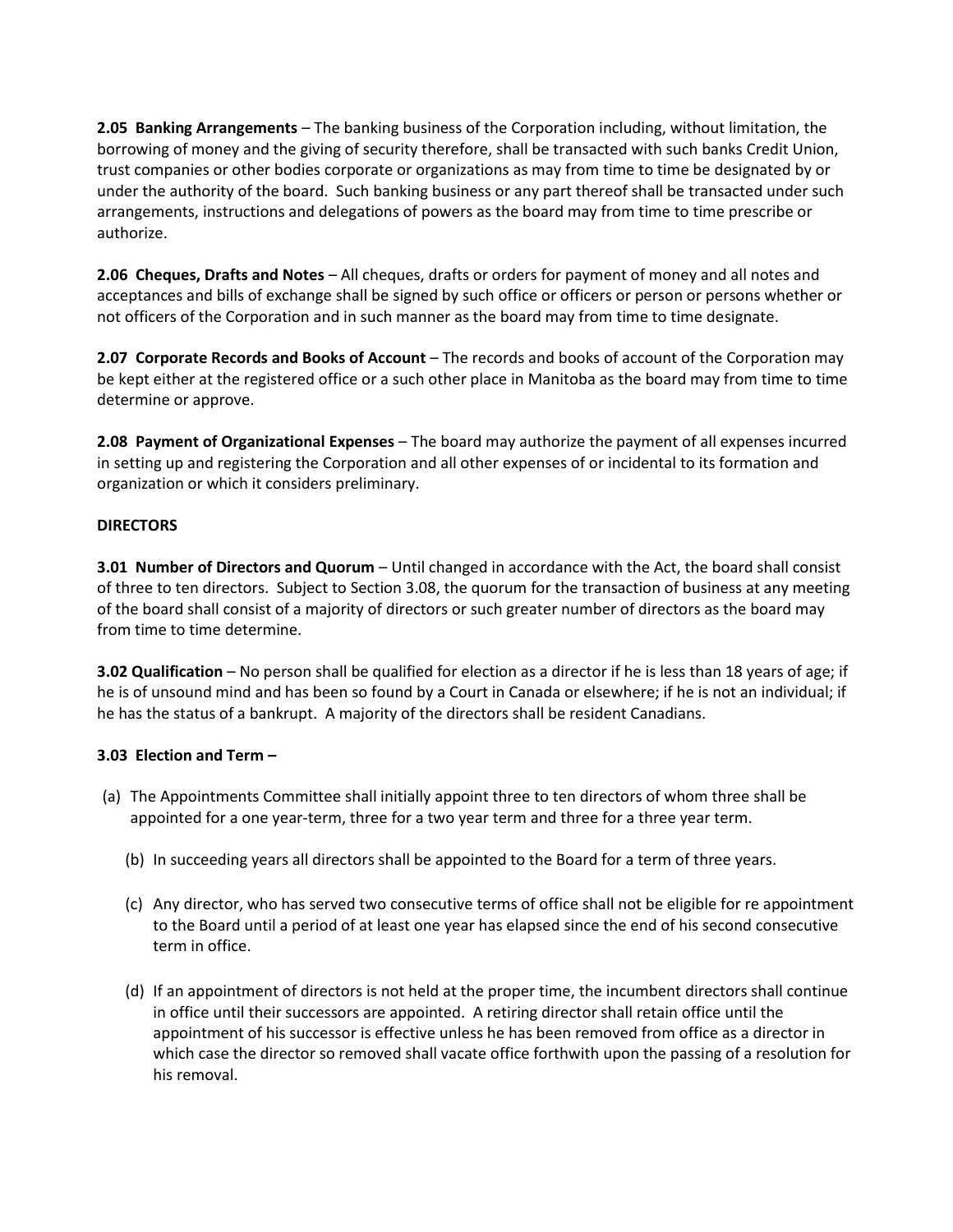**3.04 Removal of Directors** – Subject to the provisions of the Act, the members may by resolution passed at a special meeting remove any director from office and the vacancy created by such removal shall be filled as soon thereafter as possible by the Appointments Committee.

**3.05 Vacation of Office** – A director ceases to hold office when he dies; he is removed from office by the members; he ceases to be qualified for election as a director; his written resignation is sent or delivered to the Corporation, or if a time is specified in such resignation, at the so specified, whichever is later; or if he is absent from three consecutive directors meetings without the consent of the Board.

**3.06 Vacancies** – A vacancy in the board shall be filled as soon as reasonably possible by the Appointments Committee.

**3.07 Action by the Board** – The board shall manage the business and affairs of the Corporation. Subject to Sections 3.08 and 3.09, the powers of the board may be exercised by resolution passed at a meeting at which a quorum is present or by resolution in writing signed by all of the directors entitled to vote on that resolution at a meeting of the board. Where there is a vacancy in the board, the remaining directors may exercise all the powers of the board so long as a quorum remains in office.

**3.08 Canadian Majority** – The board shall not transact business at a meeting, other than filling a vacancy in the board, unless a majority of the directors present are resident Canadians, except where

- (a) A resident Canadian director who is unable to be present approves in writing or by telephone or other communications facilities the business transacted at the meeting; and
- (b) A majority of resident Canadians would have been present had that director been present at the meeting.

**3.09 Meeting by Telephone –** If all the directors consent, a director may participate in a meeting of the board or of a committee of the board by means of such telephone or other communications facilities as permit all person participation in the meeting to hear each other, and a director participating in such a meeting by such means is deemed to be present at the meeting. Any such consent shall be effective whether given before or after the meeting to which it relates and may be given with respect to all meetings of the board and of committees of the board held while a director holds office.

**3.10 Calling of Meetings** – Meetings of the board shall be held from time to time and at such place as the board, the President or any two directors may determine.

**3.11 Notice of Meeting** – Notice of the time and place of each meeting of the board shall be given in the manner provided in Section 9.01 to each director not less than 48 hours before the time when the meeting is to be held. A notice of a meeting of directors need not specify the purpose of or the business to be transacted at the meeting except where the Act requires such purpose or business to be specified, including any proposal to:

- (a) Submit to the members any question or matter requiring approval of the members;
- (b) Fill a vacancy in the office of auditor;
- (c) Approve any annual financial statements; or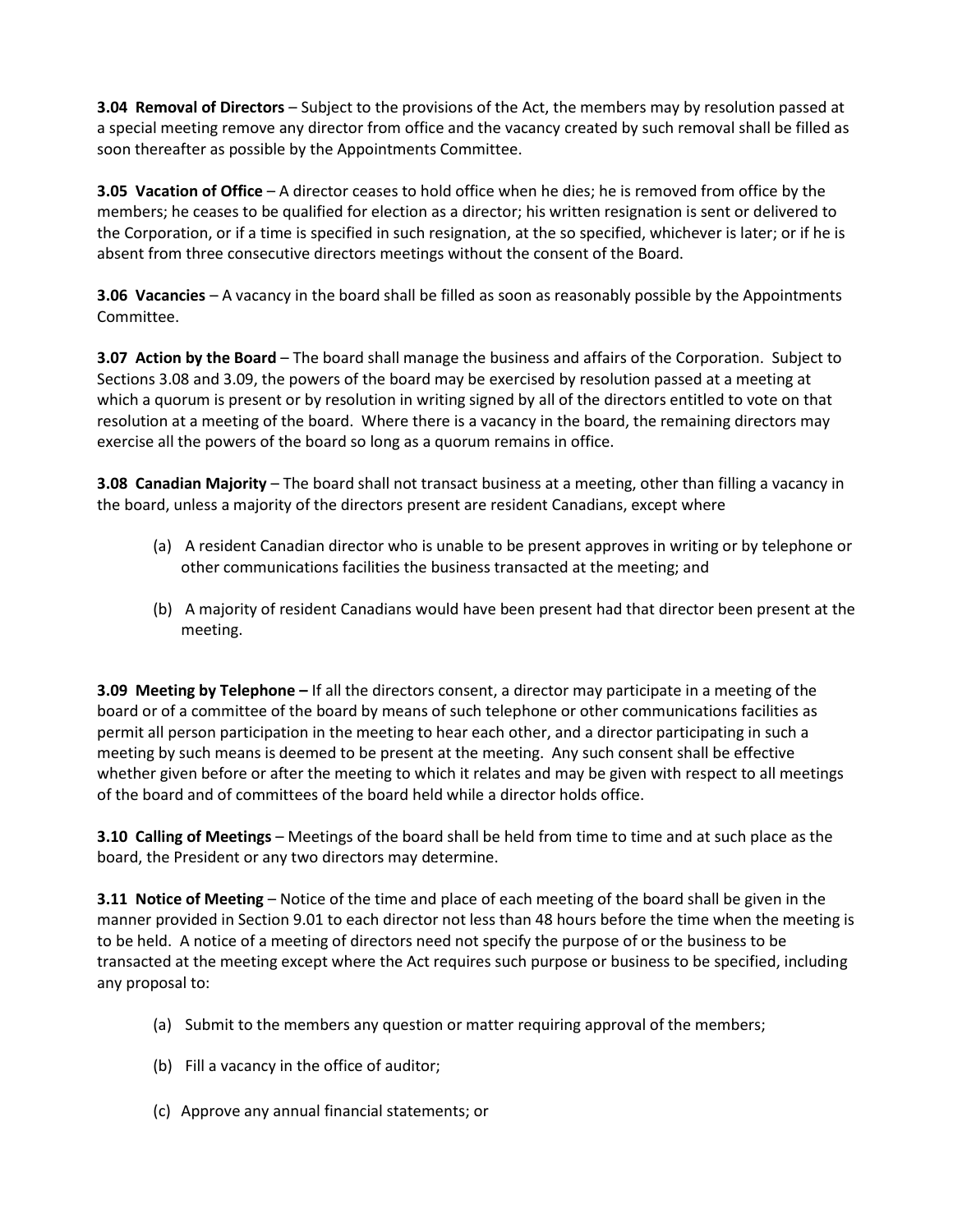(d) Adopt, amend or repeal by-laws.

A director may in any manner waive notice of or otherwise consent to a meeting of the board.

**3.12 Adjourned Meeting** – Notice of an adjourned meeting of the board is not required if the time and place of the adjourned meeting is announced at the original meeting.

**3.13 Regular Meetings** – The board may appoint a day or days in any month or months for regular meetings of the board at a place and hour to be named. A copy of any resolution of the board fixing the place and time of such regular meeting shall be sent to each director forthwith after being passed, but no other notice shall be required for any such regular meeting except where the Act require the purpose thereof or the business to be transacted thereat to be specified.

**3.14 Chairman** – The Chairman of any meeting of the board shall be the first mentioned of such of the following officers as have been appointed and who is a director and is present at the meeting; Chairman of the board, managing director, president or a vice-president who is a director. If no such officer is present, the directors present shall choose one of their number to be Chairman.

**3.15 Votes to Govern** – At all meetings of the board every question shall be decided by a majority of those present.

**3.16 Conflict of Interest** – A director or office who is a party to, or who is a director or officer of or has a material interest in any person who is a party to, a material contract or proposed material contract with the Corporation shall disclose the nature and extent of his interest at the time and in the manner provided by the Act. Any such contract or proposed contract shall be referred to the board or members for approval even if such contract is one that in the ordinary course of the Corporation's business would not require approval by the board or members, and a director interested in a contract so referred to the board shall not vote on any resolution to approve the same except as provided by the Act.

**3.17 Remuneration and Expenses** – The directors of the Corporation shall serve without remuneration, provided that a director may be paid reasonable expenses incurred by him in the performance of his duties. Nothing herein contained shall preclude any director from serving the Corporation in any other capacity and receiving remuneration therefore.

# **COMMITTEES**

**4.01 Committee of Directors** – The board may appoint a committee of directors, however designated, and delegate to such committee any of the powers of the board except those which, under the Act, a committee of directors has no authority to exercise. A majority of the members of such committee shall be resident Canadians.

**4.02 Advisory Committees** – The board may from time to time appoint such other committees as it may deem advisable, but the functions of any such other committees shall be advisory only.

**4.03 Procedure** – Unless otherwise determined by the board, each committee shall have the power to fix its quorum at not less than a majority of its members, to elect its chairman and to regulate its procedure.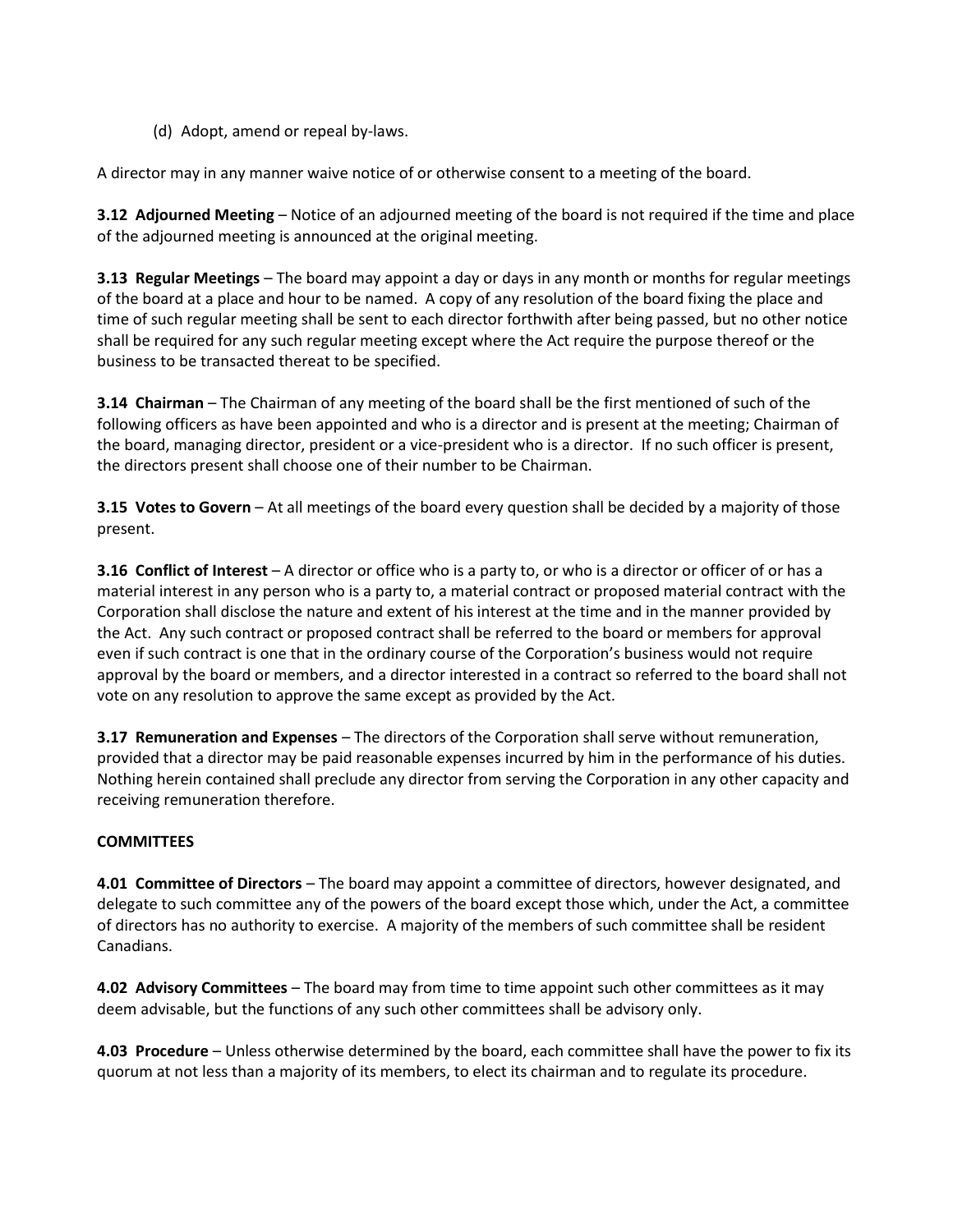#### **APPOINTMENTS COMMITTEE**

**5.01 The Appointments Committee** – The Appointments Committee whose duty it is to appoint members to the Board shall be composed of:

- 1. A representative of the Town of Morris, Manitoba.(council)
- 2. A representative of the R.M. of Morris, Manitoba.(council)

**5.02 Representatives** – In the event that any member of the Appointments Committee is unable to attend a meeting of the Appointments Committee he may, in writing, appoint a representative to attend such meeting on his behalf, provided that such person shall, to the extent practicable, be the deputy or assistant to such person in the capacity by virtue of which he is a member of the Appointments Committee.

**5.03 Meetings** – The Appointments Committee shall meet at least once a year to appoint directors to the Board and may meet at such other times as the Committee may determine.

**5.04 Procedure of Meetings** – The procedure for meetings of the Appointments Committee shall be determined by its members.

**5.05 Chairperson** – The members shall appoint a chairperson of all meetings of the Appointments Committee. In his absence the members of the committee present at the meeting shall chose a chairperson.

#### **OFFICERS**

**6.01 Appointment** – The following officers in the Corporation shall be elected by the Board:

- 1. President
- 2. Vice-President
- 3. Secretary
- 4. Treasurer

Any two of the aforesaid offices may be held by the same person except those of President and Vice-President. In case and whenever the same person holds the office of Secretary and Treasurer, he may but need not be know as the Secretary-Treasurer. The board may from time to time appoint such other officers and agents as it shall deem necessary who shall have such authority and shall perform such duties as from time to time shall be prescribed by the board. No person shall hold the office of President for more than three consecutive years, but this provision shall not prevent a person from being a director following his retirement as President.

**6.02 Duties of Officers may be Delegated** – In case of the absence or inability to act of the President, Vie-President or any other officer of the Corporation or for any other reason that the board may deem sufficient the board may delegate all or any of the powers of such officers to any other officer or to any director for the time being.

**6.03 Variation of Powers and Duties** – The board may from time to time and subject to the provisions of the Act, vary, add to or limit the powers and duties of any officer.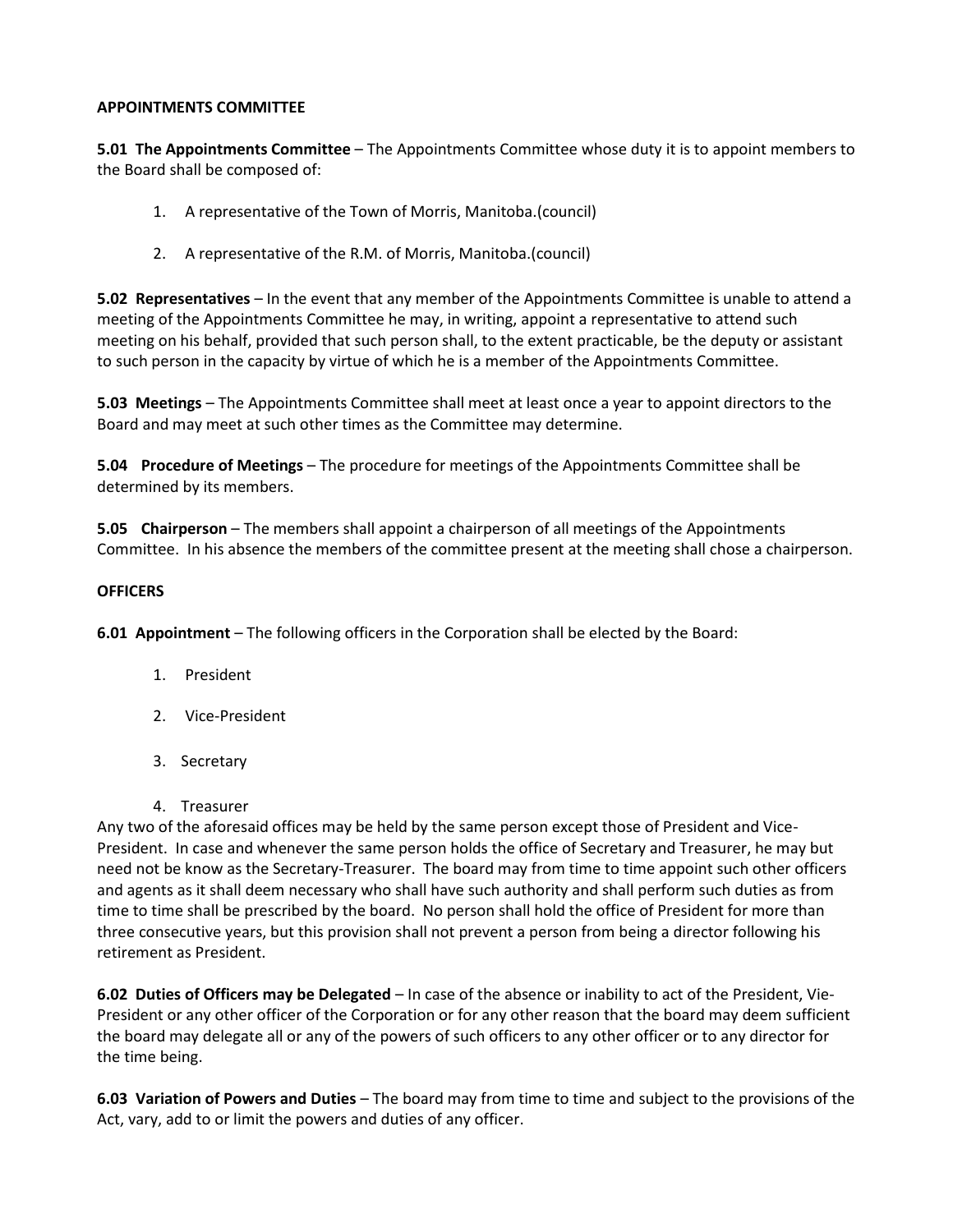**6.04 Term of Office** – The board, in its discretion, may remove any officer of the Corporation appointed by it without prejudice to such officer's rights under any employment contract. Otherwise each officer appointed by the board shall hold office until his successor is appointed.

**6.05 Terms of Employment and Remuneration** – The terms of employment and the remuneration of officers appointed by the board shall be settled by it from time to time.

**6.06 Conflict of Interest** – An officer shall disclose his interest in any material contract or proposed material contract with the Corporation in accordance with Section 3.16.

**6.07 Agents and Attorneys** – The board shall have power from time to time to appoint agents or attorneys for the Corporation with such powers of management or otherwise (including the power to sub-delegate) as may be thought fit.

**6.08 Fidelity Bonds** – The board may require such officers, employees and agents of the Corporation as the board deems advisable to furnish bonds for the faithful discharge of their powers and duties, in such form and with such surety as the board may from time to time determine.

**6.09 The President –** The President shall if present, preside at all meetings of members and directors. He shall sign all instruments which require his signature and perform all duties incident to his office and shall have such other powers and duties as may from time to time be assigned to him by the board.

**6.10 The Vice-President** – The Vice-President shall be vested with all powers and shall perform all the duties of the President in the absence or disability or refusal to act of the President. The Vice-President shall also have such other powers and duties, if any, as may from time to time be assigned to him by the board.

**6.11 The Secretary** – The Secretary shall issue or cause to be issued notices for all meetings of the board of directors and members when directed so to do; have charge of the minute books of the Corporation; sign with the President or other signing officer or officers of the Corporation such instruments as require his signature and shall perform such other duties as the terms of his engagement call for or the board may from time to time properly require of him.

**6.12 The Treasurer** – The Treasurer shall have the care and custody of all the funds and securities of the Corporation and shall deposit same in the name of the Corporation in such bank or banks or with such depositary or depositaries as the board may direct. He shall at all reasonable times exhibit his books and accounts to any director of the Corporation upon application at the office of the Corporation during business hours. He shall sign or counter sign such instruments as require his signature and shall perform all duties incident to his office or that are properly required of him by the board.

**6.13 General Manager or Manager** – The board may from time to time appoint a General Manager or Manager, who may but need not be one of the directors of the Corporation, and may delegate to him full authority to manage and direct the business and affairs of the Corporation (except such matters and duties which by law must be transacted or performed by the board or by the members in general meeting) and to employ and discharge agents and employees of the Corporation or may delegate to him any less power. If and so long as the General Manager or Manager is a director, he may but need not be known as managing director. l He shall conform to all lawful orders given to him by the board of the Corporation. He shall at all reasonable times give to the directors or any of them all information they may require regarding the affairs of the Corporation.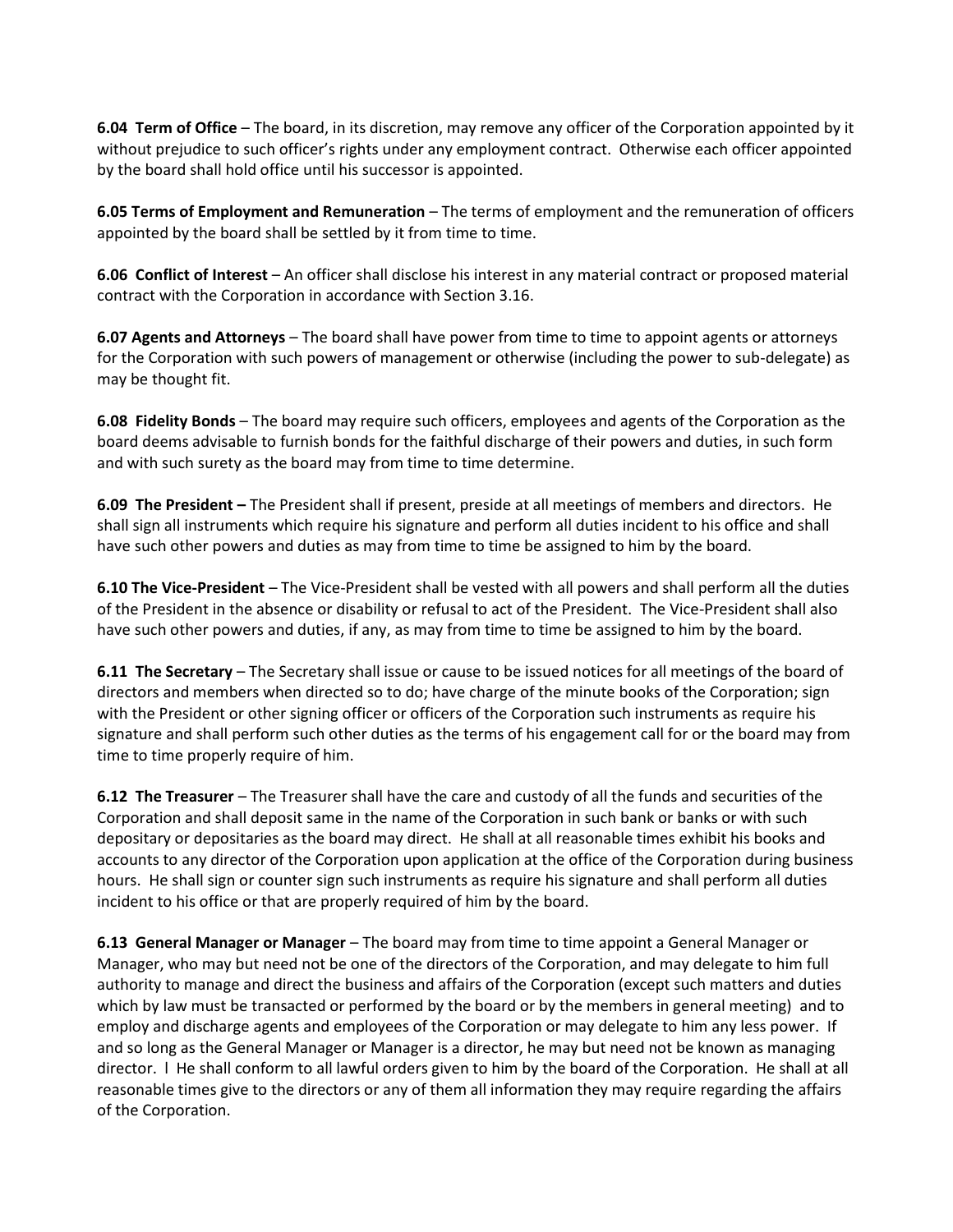### **PROTECTION OF DIRECTORS, OFFICERS AND OTHERS**

**7.01 Limitation of Liability** – No director or officer shall be liable for the acts, receipts, neglects or defaults of any other director or officer or employee, or for joining in any receipt or other act for conformity, or for any loss, damage or expense happening to the Corporation through the insufficiency or deficiency of title to any property acquired for or on behalf of the Corporation, or for the insufficiency or deficiency of any security in or upon which any of the monies of the Corporation shall be invested, or for any loss or damage arising from the bankruptcy, insolvency or tortuous acts of any person with whom any of the monies, securities or effects of the Corporation shall be deposited, or for any loss occasioned by any error of judgment or oversight on his part, or for any other loss, damage or misfortune whatever which shall happen in the execution of the duties of his office or in relation thereto, unless the same are occasioned by his own wilful neglect or default; provided that nothing herein shall relive any director or officer from the duty to act in accordance with the Act and the regulations thereunder or from liability for any breach thereof.

**7.02 Indemnity** – Subject to the limitations contained in the Act, the Corporation shall indemnify a director or officer, a former director or officer, or a person who acts or acted at the Corporation's request as a director or officer of body corporate of which the Corporation is or was a member or creditor (or a person who undertakes or has undertaken any liability on behalf of the Corporation or any such body corporate) and his heirs and legal representatives, against all costs, charges and expenses, including an amount paid to settle an action or satisfy a judgement, reasonably incurred by him in respect of any civil, criminal or administrative action or proceeding to which he is made a party by reason of being or having been a director or officer of the Corporation or such body corporate, if

- (a) He acted honestly and in good faith with a view to the best interests of the Corporation;
- (b) In the case of a criminal or administrative action or proceeding that is enforced by a monetary penalty, he had reasonable grounds for believing that his conduct was lawful.

**7.03 Insurance** – Subject to the limitations contained in the Act, the Corporation may purchase and maintain such insurance for the benefit of its directors and officers as such, as the board may from time to time determine.

#### **MEMBERS OF THE CORPORATION**

**8.01 Admission of Members** – The members of the Corporation shall be the R.M. of Morris and the Town of Morris. In the case of members, other than individuals, such members shall be entitled to designate one person to represent them, but the board in its discretion may refuse to recognize any such designate or substituted designate if it does not approve of the person named. Designates may from time to time be changed by any member who is no an individual. The directors may set up special committees for the purpose of exercising the power of admitting members and approving designates, and such committee may but need not be composed of directors.

**8.02 Honorary Memberships** – Honorary memberships for such term as may be deemed appropriate shall be open to members who have distinguished themselves by their service to the Corporation or the community and shall be conferred by the board at any regular or special meeting of the directors. Honorary members shall be exempt from payments of dues or assessments during the period of their honorary membership. They shall no vote and shall not be eligible for office. They may attend meetings of the board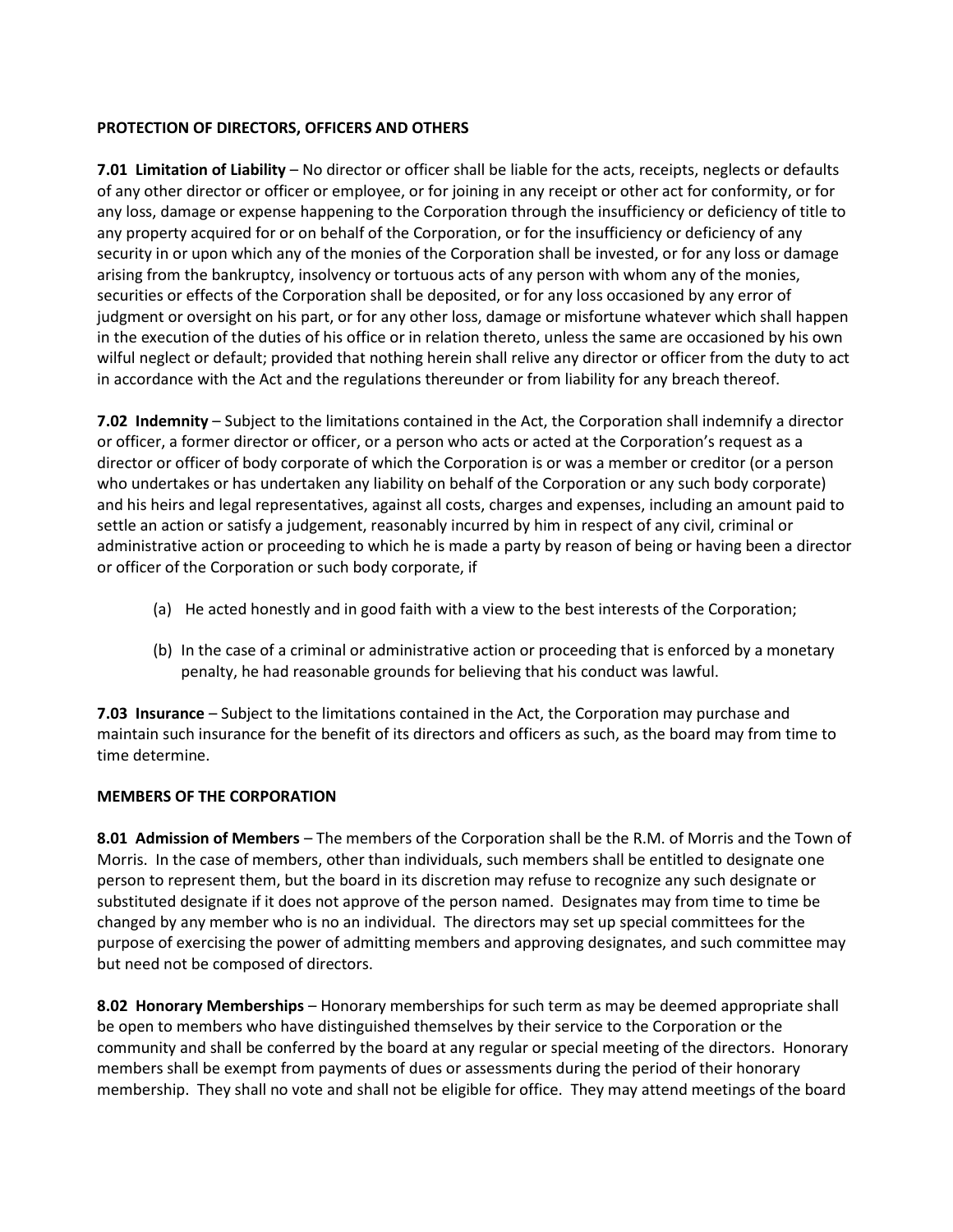and enjoy such other benefits and privileges of the Corporation, but shall have no interest in the funds or property thereof.

# **MEETING OF MEMBERS**

**9.01 Annual Meetings** – The annual meeting of members shall be held at such time in each year and, subject to Section 9.03, at such place as the board, from time to time determines, for the purpose of considering the financial statements and reports required by the Act to be placed before the annual meeting, electing directors, appointing auditors and for the transaction of such other business as may properly be brought before the meeting.

**9.02 Special Meeting** – The board shall have power to call a special meeting of members at any time.

**9.03 Place of Meetings** – Meetings of members shall be held at the registered office of the Corporation or elsewhere in the municipality in which the registered office is situate or, if the board shall so determine, at some other place in Canada or, if all the members entitled to vote at the meeting so agree, at some place outside Canada.

**9.04 Notice of Meetings** – Notice of the time and place of each meeting of members shall be given in the manner provided in Section 9.01 not less than 21, nor more than 50 days before the date of the meeting to each director, to the auditor and to each member who at the close of business on the record date, if any, for notice is entered in the Corporation's record as a member entitled to vote at the meeting. Notice of a meeting of members called for any purpose other than consideration of the financial statements and auditor's report, election of directors and reappointment of the incumbent auditor shall state the nature of such business in sufficient detail to permit the member to form a reasoned judgment thereon and shall state the text of any special resolution to be submitted to the meeting. A member may in any manner waive notice of or otherwise consent to a meeting of members.

**9.05 Meetings without Notice** – A meeting of members may be held without notice at any time and place permitted by the Act

- (a) If all the members entitled to vote thereat are present in person or represented by proxy or if those not present or represented by proxy waive notice of or otherwise consent to such meeting being held, and
- (b) If the auditors and the directors are present or waive notice of or otherwise consent to such meeting being held. As such a meeting any business may be transacted which the Corporation at a meeting of members may transact. If the meeting is held at a place outside Canada, members not present or represented by proxy, but who have waived notice of or otherwise consented to such meeting, shall also be deemed to have consented to the meeting being held at such place.

**9.06 Chairman, Secretary and Scrutineers** – The chairman of any meeting of members shall be the first mentioned of such of the following officers as have been appointed and who is present at the meeting; President or a Vice-President. If no such officer is present within 15 minutes from the time fixed for holding the meeting, the persons present and entitled to vote shall choose one of their number to be chairman. If the Secretary of the Corporation is absent, the Chairman shall appoint some person, who need not be a member, to act as Secretary of the meeting. If desired, one or more scrutineers, who need not be members, may be appointed by a resolution or by the chairman with the consent of the meeting.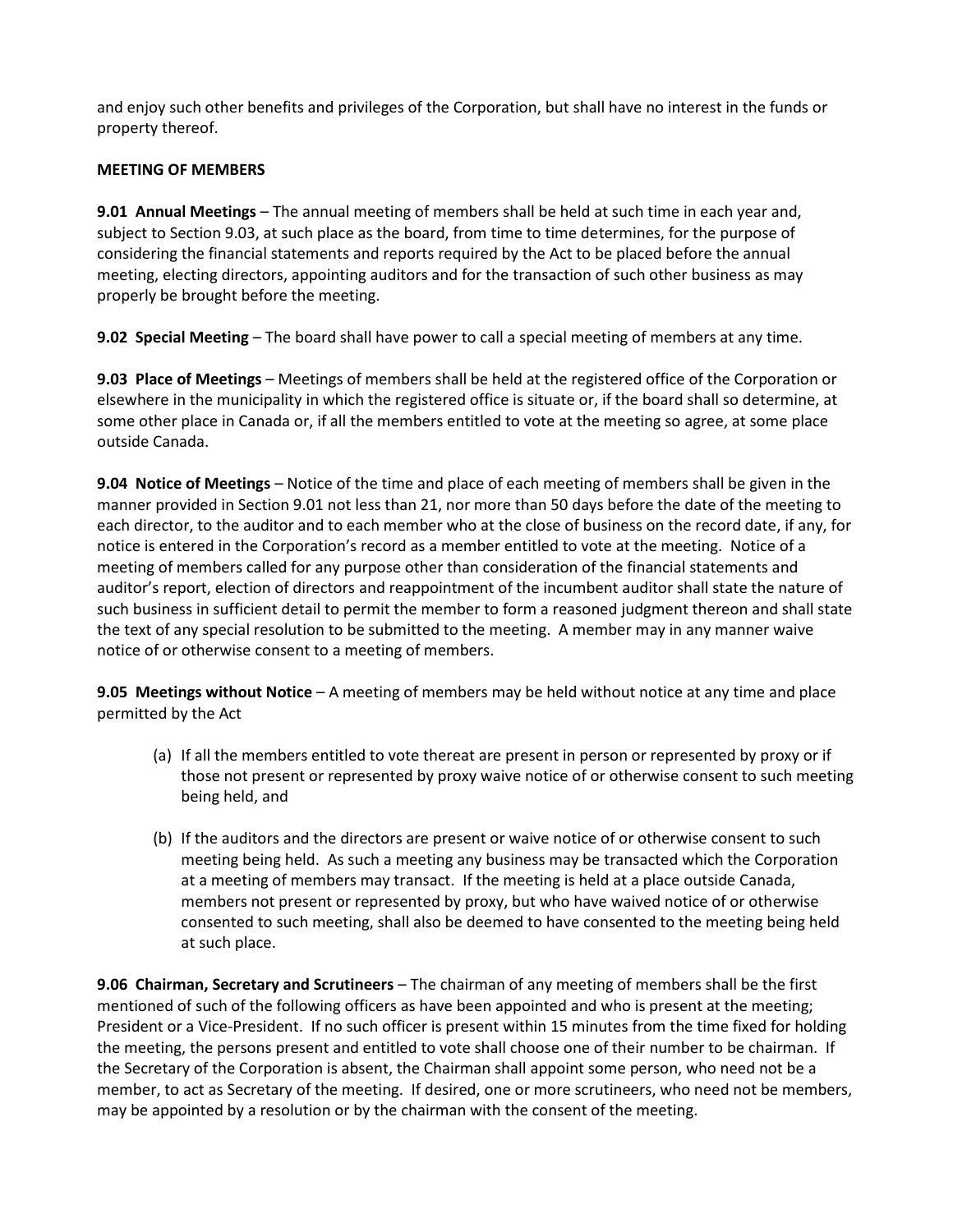**9.07 Persons Entitled to be Present** – The only person entitled to be present at a meeting of members shall be those entitled to vote thereat, the directors and auditors of the Corporation and other who, although not entitled to vote, are entitled or required under any provision of the Act or the articles or by-laws to be present at the meeting. Any other person may be admitted only on the invitation of the chairman of the meeting or with the consent of the meeting.

**9.08 Quorum** – A quorum for the transaction of business at any meeting of members shall be a majority of the total membership of the corporation. If a quorum is present at the opening of any meeting of members, the members present or represented by proxy may proceed with the business of the meeting notwithstanding that a quorum is not present throughout the meeting. If a quorum is not present at the opening of any meeting of members, the members present or represented by proxy may adjourn the meeting to a fixed time and place but may not transact any other business.

**9.09 Right to Vote** – Every person shall be entitled to vote at the meeting who at the time is entered in the Corporation's records as a member carrying the right to vote at such meeting.

**9.10 Votes to govern** – At any meeting of members every question shall, unless otherwise required by the articles or by-laws or by-law, be determined by a simple majority of the votes cast.

**9.11 Show of hands –** Subject to the provisions of the Act, any question at a meeting of members shall be decided by a show of hands unless a ballot thereon is required or demanded as hereinafter provided. Upon a show of hands every person who is present and entitled to vote shall have one vote. Whenever a vote by show of hands shall have been taken upon a question, unless a ballot thereon is so required or demanded, a declaration by the chairman of the meeting that the vote upon the question has been carried or carried by a particular majority or not carried and an entry to that effect in the minutes of the meeting shall be prima facie evidence of the fact without proof of the number or proportion of the votes recorded in favour of or against any resolution or other proceeding in respect of the said questions, and the result of the vote so taken shall be the decision of the member upon the said question.

**9.12 Adjournment** – If a meeting of member is adjourned for less than 30 days, it shall not be necessary to give notice of the adjourned meeting, other than by announcement at the earliest meeting that is adjourned. If a meeting of members is adjourned by one or more adjournments for an aggregate of 30 days or more, notice of the adjourned meeting shall be given as for an original meeting.

**9.13 Resolution in Writing** – A resolution in writing signed by all the members entitled to vote on that resolution at a meeting of members is as valid as if it had been passed at a meeting of the members unless a written statement with respect to the subject matter of the resolution is submitted by a director or the auditors in accordance with the Act.

#### **NOTICES**

**10.01 Method of Giving Notices** – Any notice (which term includes any communication or document) to be give (which term includes sent, delivered or served) pursuant to the Act, the regulations thereunder, the articles, the by-laws or otherwise to a member, director, officer, auditor or member of a committee of the board shall be sufficiently given if delivered personally to the person to whom it is to be given or if delivered to his recorded address or if mailed to him at his recorded address by prepaid ordinary or air mail or if sent to him at his recorded address by any means of prepaid transmitted or recorded communication. A notice so delivered shall be deemed to have been given when it is delivered personally or to the recorded address